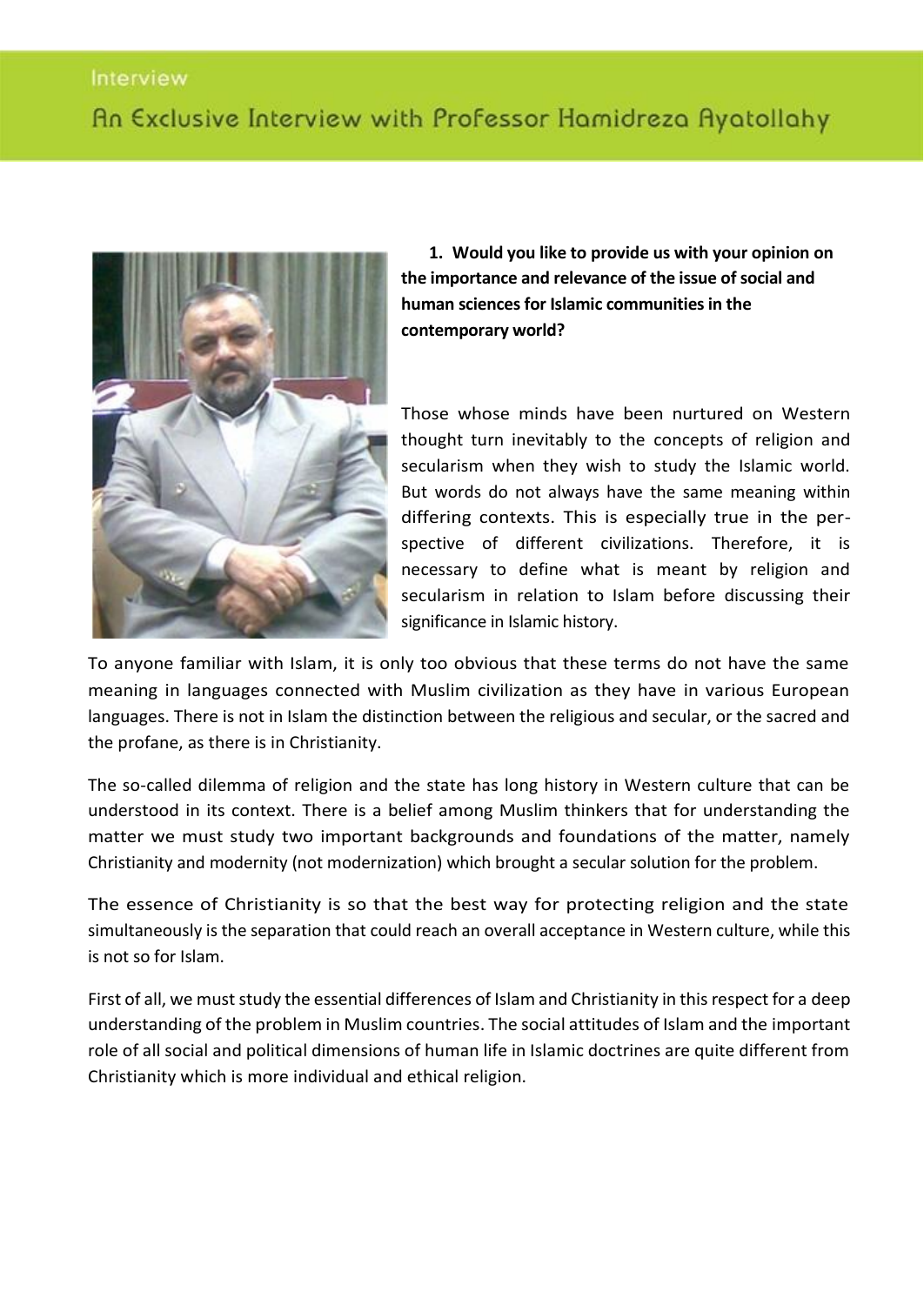I refer to some differences between fundamental doctrines of these religions which necessitate some demands for everyone:

Islam, like Judaism, has religious jurisprudence, while this is not the case with Christianity that emphasize on morality. Because of this specification, the religious laws penetrate in all aspects of a Muslim believer's life.

Furthermore, the many social religious laws in Islam make this religion more involved to the social activities of a society. Islam does not concern only with the personal relation between man and God, which try to change individually the spirituality of human being. Because of this difference, religious experience has a more important role in Christianity than Islam. A lot of Islamic doctrines focus on the relation between man and his society. Islam emphasizes on the belief that the relation between man and God may not be completed unless the social duties of a believer be fulfilled. The social duties of Muslim believers contain all dimensions of their lives like economy, politic, culture and social development. Therefore, if they want to be good believers they may not ignore their social duties.

We can not speak of Christian economy or Christian bank, while it is natural to speak of Islamic economy or Islamic bank. It means that some human dimensions of life must be examined in Islamic societies, but they may not be considered in Christian territories

Because the social law in Islam is an essential specification for it, the acts and framework of the state must be examined by Islamic laws. Islam has some economical frame with a discipline of values that may not accept every economical frame, which is based on human autonomy apart from God's order. It has also some essential doctrines in politics that based on its own foundations. Certainly, it rejects some political thoughts (like racism, imperialism, and compulsion in acceptance of a political government, etc.), and accepts some others.

Another important difference between Islam and other religions is due to its attention to mundane matters of human being beside to future life. We have a lot of activities during our life that we think they are not religious ones, but in Islam every human activity is seen as a religious one. For example, Islam thinks of sexual relations between wife and her husband as worship like other kinds of worship. Although this relation must be done due to divine order that is, in some cases it is forbidden and in some other cases it is permitted, but, beside the prohibition in some cases, Islam does not think of sexual relation as far from being in a spiritual duty of man. It means that the meaning of worship differs in Islam. The activities for mundane matters are just those spiritual activities. We may not separate endeavors for this world from attempts for the life after death. This matter makes secularism very far from an Islamic society than others.

Secularization in Western territory has another background, namely modernity. Modernity is evaluated from the following philosophical point of view.

Modernity which is a historical fact of three or four centuries in a Western context differs from modernization. Western modernity based on humanism, subjectivism, dualism with a hidden

International Conference on Thoughts on Human Sciences in Islam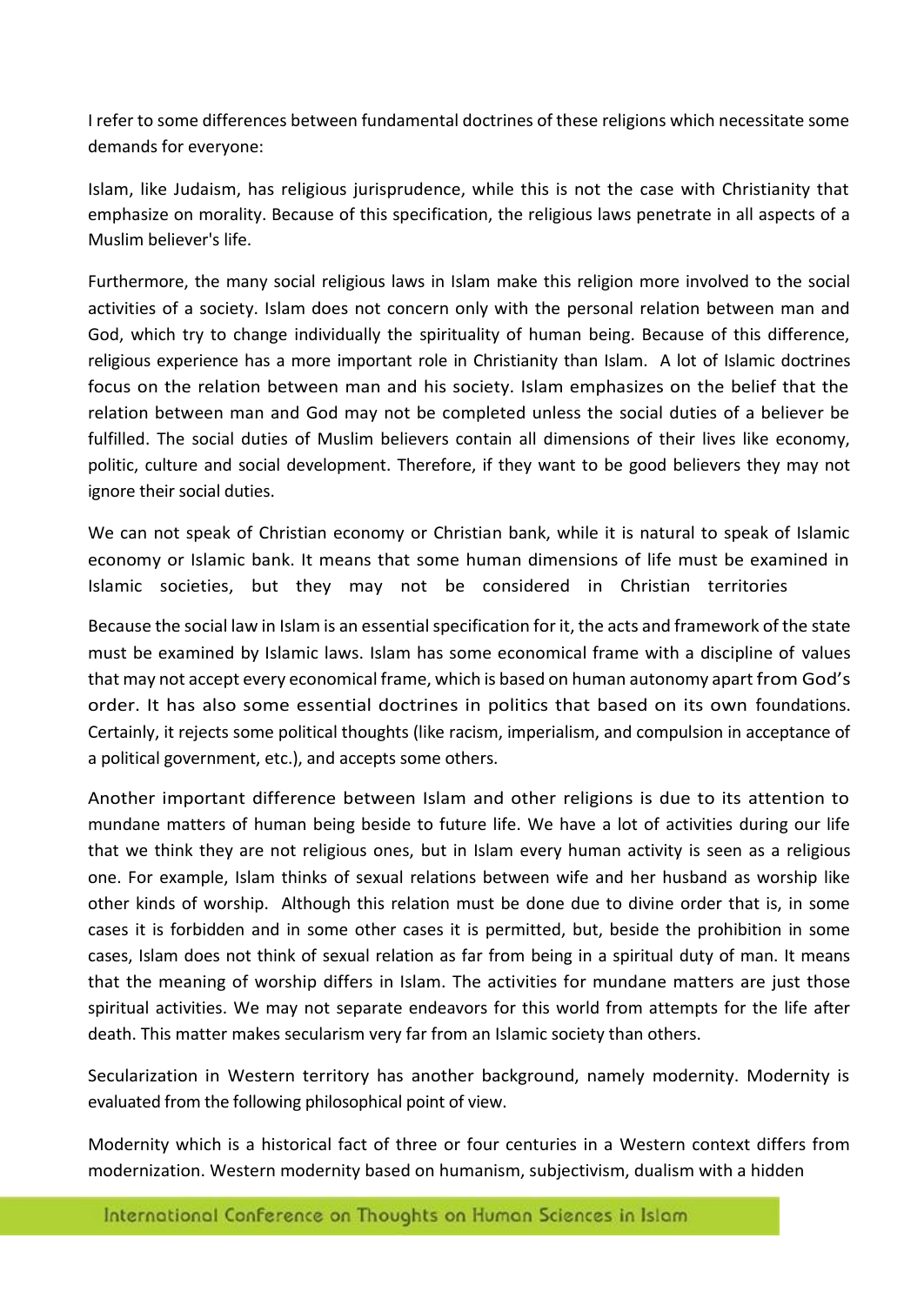scientism in modern period. Humanism that is not necessarily an atheistic attitude made the human autonomy from all divine order in the core of its discourse. It was usually speaking of God but as a man made meaning on his or her subjective perception. In modern period, there existed some kind of belief in God, but it was a man based belief that had its meaning from a humanly subjective point of view not as an external truth independent from human kind. While the existence of God on human understanding usually accepted the lordness of God rejected. Secularism implies ideas and institutions of purely human origin, not derived from an inspired source.

Secularism in man's social and historic existence has come to acquire a reality as great as religion itself. Or, in today's world, in which to most modern men God seems to be nowhere and in which He has become eclipsed by the shadows of forgetfulness, it has even come to occupy the centre of the stage and to claim all rights for itself.

The modern philosophy necessitated this kind of thought because of some spatiotemporal conditions of Western history and contexts in its three centuries adventures. If we want to survey secularism in Western context we must consider its humanistic approach with its philosophical foundations. It can be shown that this kind of humanistic approach was the result of a Western culture in its historical processes that differs from other cultures with their own specifications.

However, briefly stated, it is difficult to speak of this kind of modernity in Muslim countries while we may speak of modernization in their own culture with their own foundations. It is difficult to extend Western humanism which necessitated secularism in Islamic domain. Therefore, the dilemma of religion and the state must reconsider in Islamic context and it must be found what the special problem is in Islamic thought and what can be the solution.

**2. As a professor of philosophy and the secretary of SIPRIn (Sadra Iskamic Philosophy Research Institute), you put forward an interesting notion what you called "***Ontological potentiality***" of Mulla Sadra's system of philosophy for encountering numerous crucial contemporary philosophical and thought problems. What do you think about the significance and contribution of Sadra's philosophy for establishing the Islamic Human Sciences (Islamic Humanities)?** 

The Sadraen Philosophy can be characterized by the recognition of the following aspects:

- 1. Intrinsic compatibility between Religion and Philosophy;
- 2. Necessity of a serious rational study of the religious doctrines to the point of bringing together the views of Reason and the views proper to Religion;
- 3. Need for a combination of the four traditional schools present in the Islamic world, namely mysticism, peripatetic philosophy, illuminationist philosophy and *Kalam*;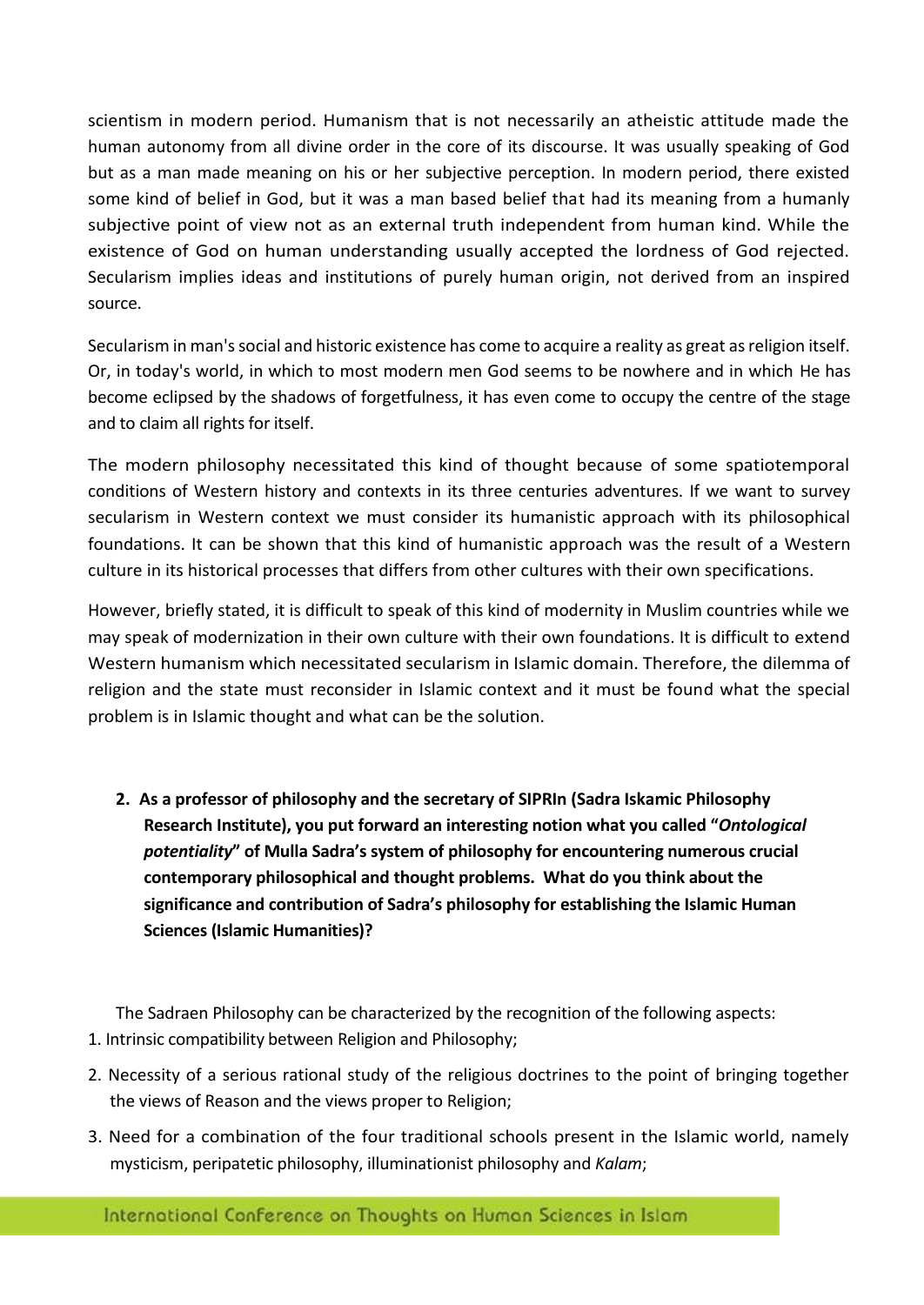- 4. Importance of studying Western approaches to Philosophy as well as other sources of human thought;
- 5. Need to proceed to a comparative study of the different philosophical views in order to explain the strengths and the weaknesses of transcendental philosophy;
- 6. Evolving character of Islamic Philosophy as a whole;
- 7. Philosophical primacy of ontology over epistemology and of reason over experience;
- 8. Influence of theoretical philosophy on other dimensions of human thought and activity, namely politics, economy, education, aesthetics, ethics, etc.;
- 9. importance of the attention to Quran and of the *hadith* and prayers -as an important source of knowledge- for a philosophy that tries to argue her own views based on reason alone and not on revelation;
- 10. Importance of the dialogue among philosophers from different perspectives in order to achieve better ideas of how to promote the future of the human family.

The philosophy of MullaSadra, must be considered as one of the most important contributions of contemporary Islamic Philosophy specially in Iran. This philosophy has been continued and matured by scholars like Sabzavari and Tabatabaii and Motahhari. In fact, due mainly to its compatibility with the Islamic tradition a very honorable place within the context of Islamic thought was granted to this kind of philosophizing, so much so that it became part of the official learning and teaching in religious seminaries (*hozehelmiyyeh*). We can say, therefore, that understanding and confronting with every kind of rational and philosophical thinking has been a major duty of Islamic scholars in Islamic countries. Islamic philosophy has been a strong foundation of Iranian culture. It constitutes a strong factor in promoting Iranian culture. For example, it was due to the Iranian Islamic philosophical background that the people of Iran were preserved from Marxism and atheistic positivism.

I also would like to add that philosophical research in Iran is not focused on Islamic philosophy only. For more than 50 years, there is an ongoing acquaintance of the Iranian culture with Western schools of thought, which are studied side by side with Islamic philosophy. The number of works of the Western philosophical tradition translated into Persian is already quite significant. But it is also true that Islamic philosophy represents the major interest of this domain in Iran. On the other hand, the comparative study of philosophy has become a major topic for academic dissertations, lectures, books and conferences. In Iran, the majority of scholars believe that Islamic Philosophy has the power to seriously contribute for the solution of many contemporary problems.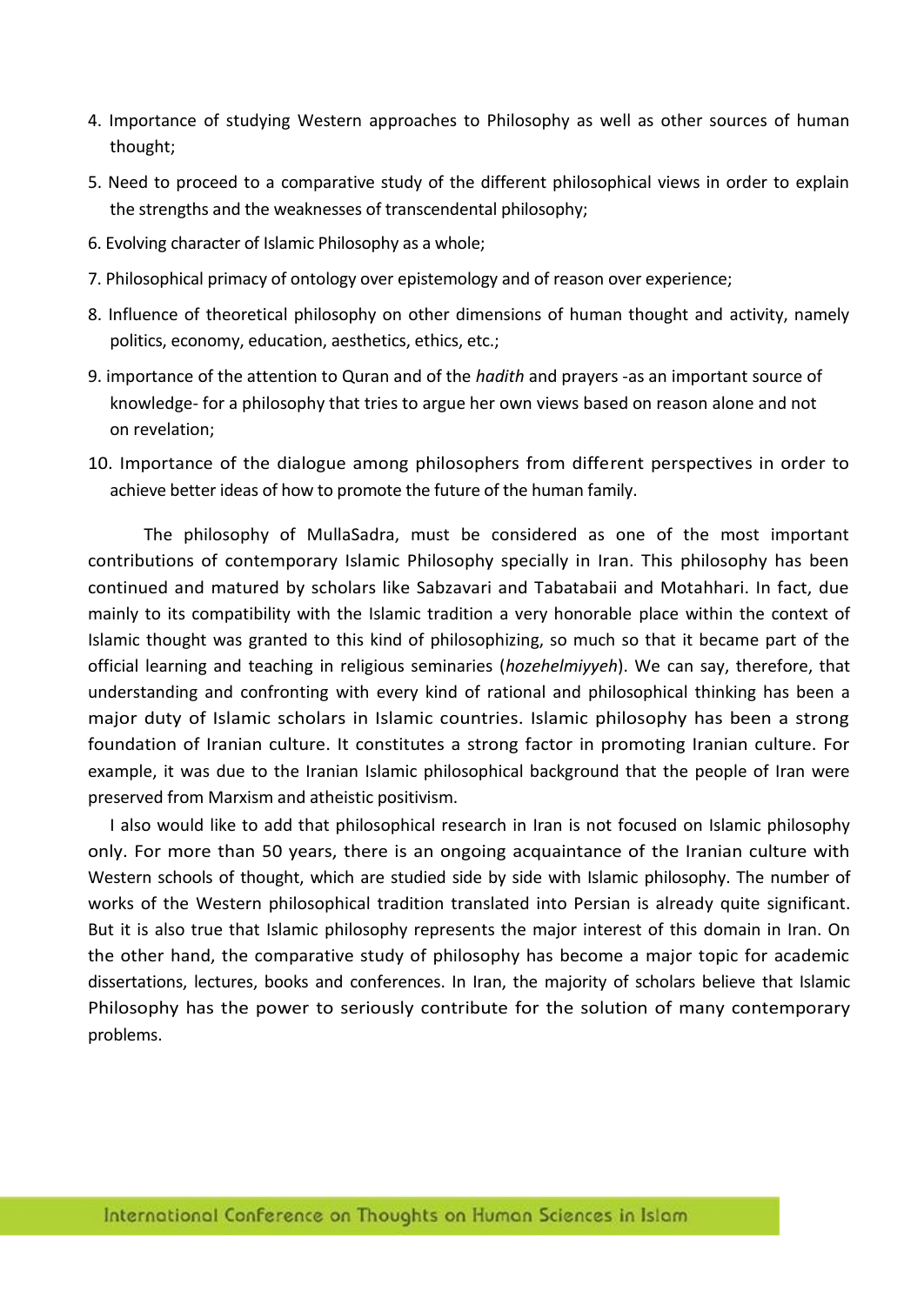**3. You have successfully held a conference on** *Ulume Insani Islami* **(Islamic Human Sciences) in 2011 at Behesty University, Tehran. What are your expectation of the next conference, the International Conference on Thought on Human Sciences in Islam (IC-ThuSI), which be held in Jakarta on 19020 November 2014?** 

My expectation is listed as follows:

## **1) The necessity of introducing non-secular models of relation between religion and the state**

There are some suspicions for a Western secular model of the state in an Islamic society in an Iranian thought. Theses suspicions are from two perspectives. In one perspective there are serious doubts about the successfulness of Western secular humanistic states historically and theoretically. In another perspective there are some doubts that these models of state can be compatible with Islamic culture.

The first view is directed to the critiques of modern secular societies and in the second one the important dimensions of Islamic teachings which introduce other models not based on the separation between religion and the state.

#### **2) The critiques of modernity and its humanistic foundations and its secular consequences**

There are some critiques of Western modernity in contemporary Iranian thought, which make its secular models of society in question:

i- Western modernity based on enlightenment movement tried to manifest all its capacity in all dimensions of human life in three centuries but the successfulness of this attempts was in question by postmodern thinkers. The foundations of modernity have been analyzed by these thinkers. There were some presuppositions that the castle of modernity was based on them. Postmodern thinkers tried to criticize these presuppositions in both sides for example theistic and atheistic ones. The ideal achievements of modernity in politics, culture, and art and so on, all encountered some fundamental deficiencies. For example, political approach of Western modernity like democracy and liberalism was criticized essentially by some of these thinkers.

The West-centered of all truth has been attacked by them. They emphasized on plurality of truth which is manifested in different cultures. Thus the expanding of Western models of politics has been rejected by them<sup>1</sup>. Although they seek of a kind of relativism that cannot accept a religious state they insist that the Western models of thought also are in question. I want to show that Western modernity as the best model of politics is in question so that the reliance on it cannot

International Conference on Thoughts on Human Sciences in Islam

<sup>1</sup> - Albrow, M. *The Global Age: State and Society beyond Modernity*.

Harvey, D. The *Condition of Postmodernity: an Enquiry into the Conditions of Cultural Change*.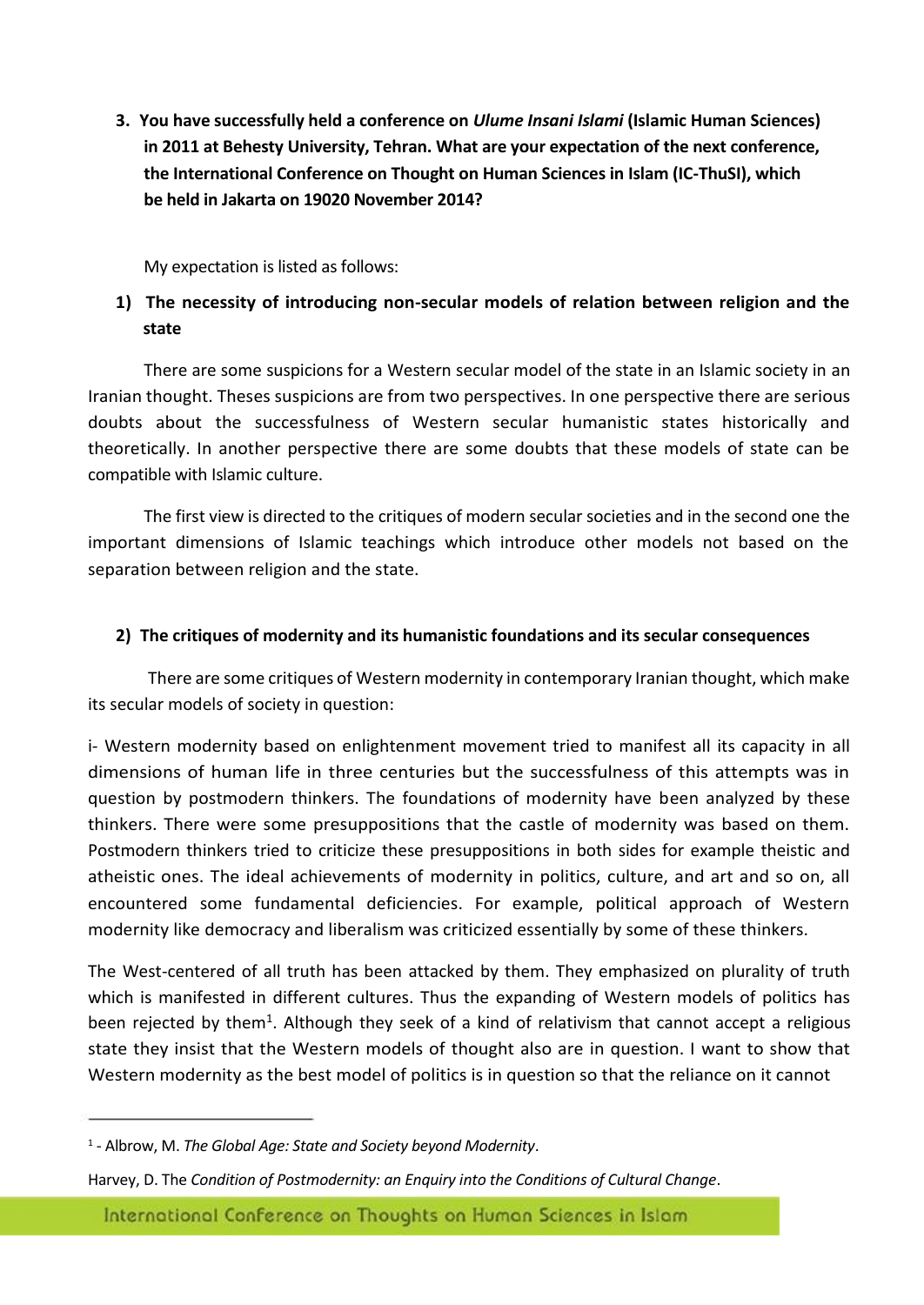bring a best model of politics for us so that we introduce an Islamic society based on those western values.

ii- The secular humanistic thought that defends of separation of religion and the state has tried to introduce some alternatives for religious state like socialism, democracy and liberal democracy and so on. But these kinds of political systems have had a lot of problems that are pointed by political philosophers. Marxism was also a kind of those models of modernity that in a long period of time in twentieth century could attract huge number of peoples in the world as the best kind of the state but its collapse from political discourse showed the deficiency of those secular solutions. In an examination of liberal democracy by contemporary scholars the consequences of those liberal democracies in the future may be more problematic than Marxism. American militarism in recent years made liberal democracy as the enemy of human kind. The existence of Israel and its huge governmental crimes, and also imperialistic militarism and nuclearism of United States is supported by liberal democracy of Western countries.

iii- In reality, the humanistic achievements of western modern political thought brought the biggest disasters in human history, namely the world war one and two. Although the western modern people reject those kinds of political systems like fascism and racism and Nazism, they can not ignore the secular humanistic basis of those systems. The secular solution of the state may cause those tragedies that may be the result of its secularity and it is not rational to rely unconsciously on those treatments.

iv- While the twentieth century was a century of development in science and technology for human kind to use their capacity in serving man, the twenty first century is a century with a lot of suspicion to this kind of human activities because of all disasters they brought for human kind by their technological development<sup>2</sup>. Thus, the twenty first century is named as the century of environment. This new approach brings bioethics in the core of scientific and technological circles. Because of insufficiency of secular bioethics, the need for religions has been more and more important in this century for removing environmental pollutions that have made by human vanity. Professor Nasr has analyzed the matter and the role of religions in helping humanity for the best solution in his book *Religion and the Order of Nature*. He emphasizes in this book that the most capacity in this respect can be found in Abrahamic religions especially in Islam. The problem and dangers of pollution made by a secular science and technology based on human autonomy in interfering in the nature, and the emergency of a solution have been in the center of scientific and technological circles. Therefore the necessity of solution has shown the weaknesses of humanistic

<sup>2</sup> - Peccei, A. *The Chasm Ahead*.London: Macmillan. 1969; Commoner, B.*The Closing Circle: Confronting the Environmental Crisis*; Meadows D. H & others, *Beyond the Limits: a Global Collapse or a Sustainable Future*.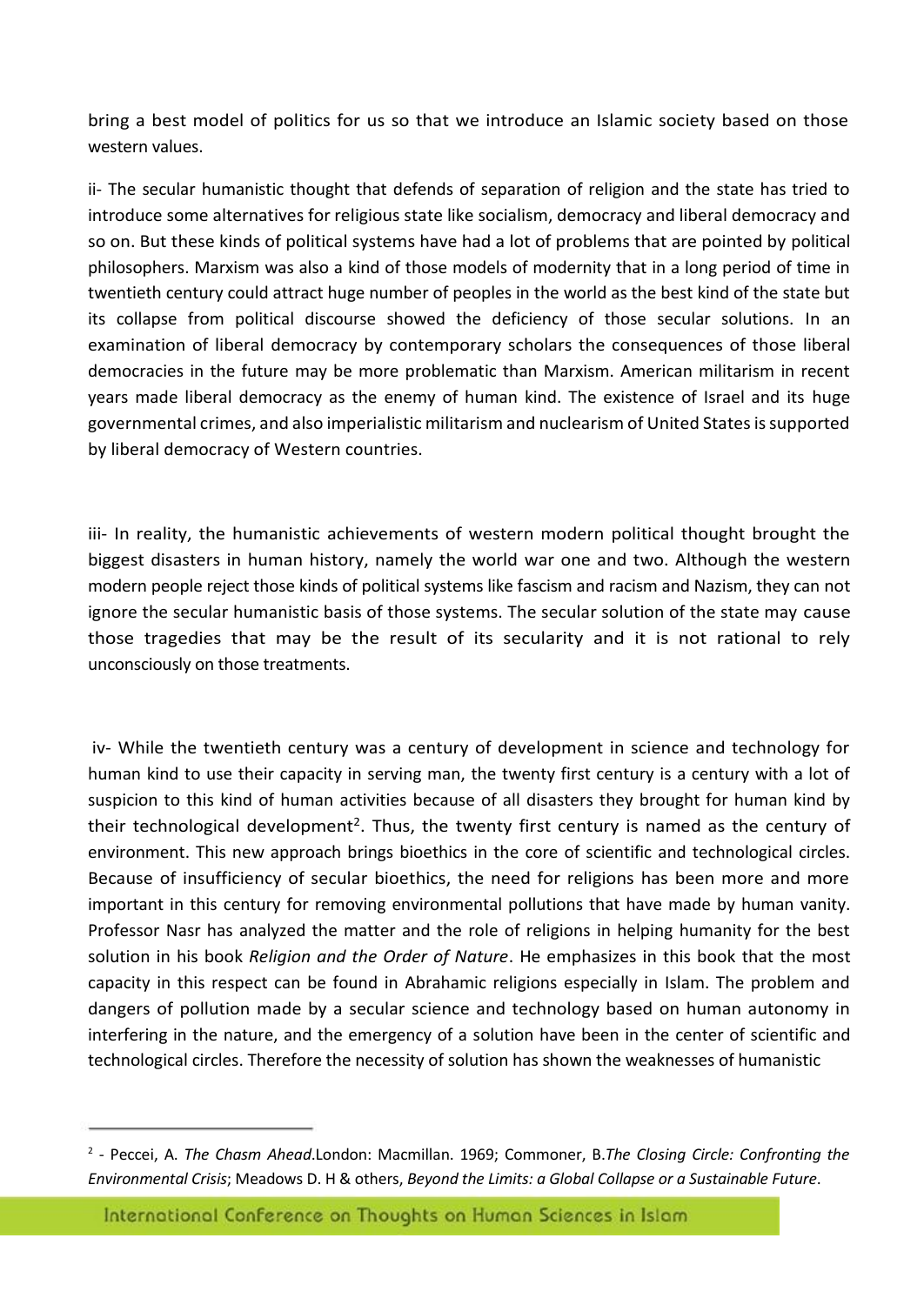solutions which brought those huge troubles and the need for a sacred science. It can be a time for religions to introduce themselves as savoir of humanity.

## **4. The need for presence of religious and Islamic teachings in most dimensions of human life:**

i- The increasing tendencies and inclinations to religions specially in recent decades have made the religious discourse in the core of human life<sup>3</sup> while religions in the middle of twentieth century was in the margin. This is not restricted to a personally religious activity but is going to penetrate all dimensions of human life; it is going to requisite a need for social and political attendance of religions.

ii- There are a lot of Islamic doctrines that are social with a kind of political attitudes<sup>4</sup>. If someone wants to be a true Muslim believer he cannot ignore his social and political duties. To reduce Islam to spirituality that is more compatible with Christianity and Buddhism means to ignore the most part of Islamic teachings of Qur'an and *Hadiths*. The Semitic conception, shared by Judaism and Islam, sees law as the embodiment of the Divine Will, as a transcendent reality which is eternal and immutable, as a model by which the perfections and shortcomings of human society and the conduct of the individual are judged, as the guide through which man gains salvation and, by rejecting it, courts damnation and destruction.

<sup>3</sup> - Voll believes that Islam will be as an active solution of the political presence in its territory. See: Voll, John O., *Islam Continuity and Change in the Modern World*. p357.

4 - There are a lot of verses in Quran that indicate to this matter. See for example: 57:25, 5:8, 4:135, 16:36, 4:75, 8:60, 3:103, 8:46, 49:10, 49:29, 5:2, 3:59, 3:110, 5:59.